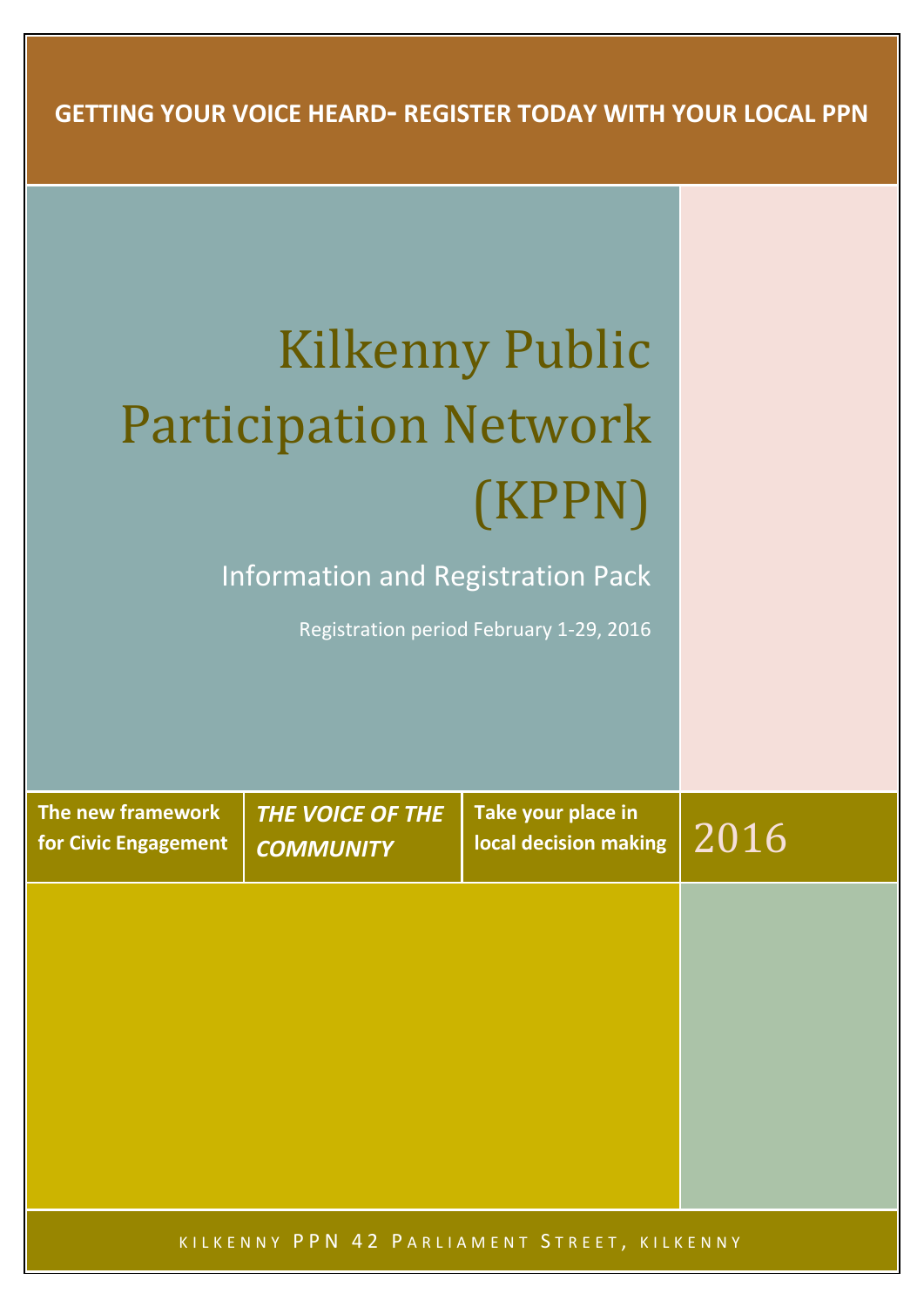## Kilkenny Public Participation Network **Information and Registration Pack**

#### *Why your group should join:*

- **Network** , share information, learn from other community and voluntary groups in *your* area or sector
- Create a sense of **solidarity and collative action** across the county
- Elect **representatives** to policy making boards and committees.
- Avail of free or low cost support and **training** in the county
- Get **information** on **funding, grants and initiatives** etc which are of interest to your group

#### **REGISTRATION FOR 2016:**

**All Groups must register annually. The registration period for 2016 will commence from the 1st of February to the 29th of February. Only groups registered by the 29th of February will be eligible to participate and vote in the election which will take place over May/June 2016.** 

**By Email to:** [community@kilkennycoco.ie](mailto:community@kilkennycoco.ie)

**By Post to:** Kilkenny County Council Community and Culture Section, Johns Green House, Johns Green, Kilkenny

*Forms are available at the link below as well as at the back of this booklet:*

**[http://www.kilkennycoco.ie/eng/Services/Community\\_Culture/Public-Participation-Networks/](http://www.kilkennycoco.ie/eng/Services/Community_Culture/Public-Participation-Networks/)** *Secretariat members 2015* 

| <b>Name</b>            | <b>Organisation</b>                  | <b>Pillar or MD</b>       |
|------------------------|--------------------------------------|---------------------------|
| Ber Brophy             | Newpark Close FRC                    | Social Inclusion Pillar   |
|                        |                                      | <b>Piltown MD South</b>   |
| Stephen Murphy         | Fr. McGrath FRC                      | Social Inclusion Pillar   |
| John Dunphy            | <b>Ferrybank Combined Residents</b>  | <b>Community Pillar</b>   |
|                        | Group                                |                           |
| <b>Niall McManus</b>   | <b>KK Walking and Cycling</b>        | <b>Environment Pillar</b> |
|                        | Campaign                             |                           |
| Mary Mescal            | <b>Ossory Youth</b>                  | <b>Community Pillar</b>   |
| Ken Kirwan             | Failte Isteach& Integration          | Kilkenny City West MD     |
| <b>Maurice OConnor</b> | MS Ireland                           | Kilkenny City East MD     |
| Ann Gibbons            | An Taisce                            | <b>Environment Pillar</b> |
| <b>Brigid Murphy</b>   | <b>Ballyragget Development Group</b> | Castlecomer MD            |
|                        |                                      |                           |

*Register today for the Kilkenny Public Participation Network (PPN) Getting your voice heard - The PPN Explained:*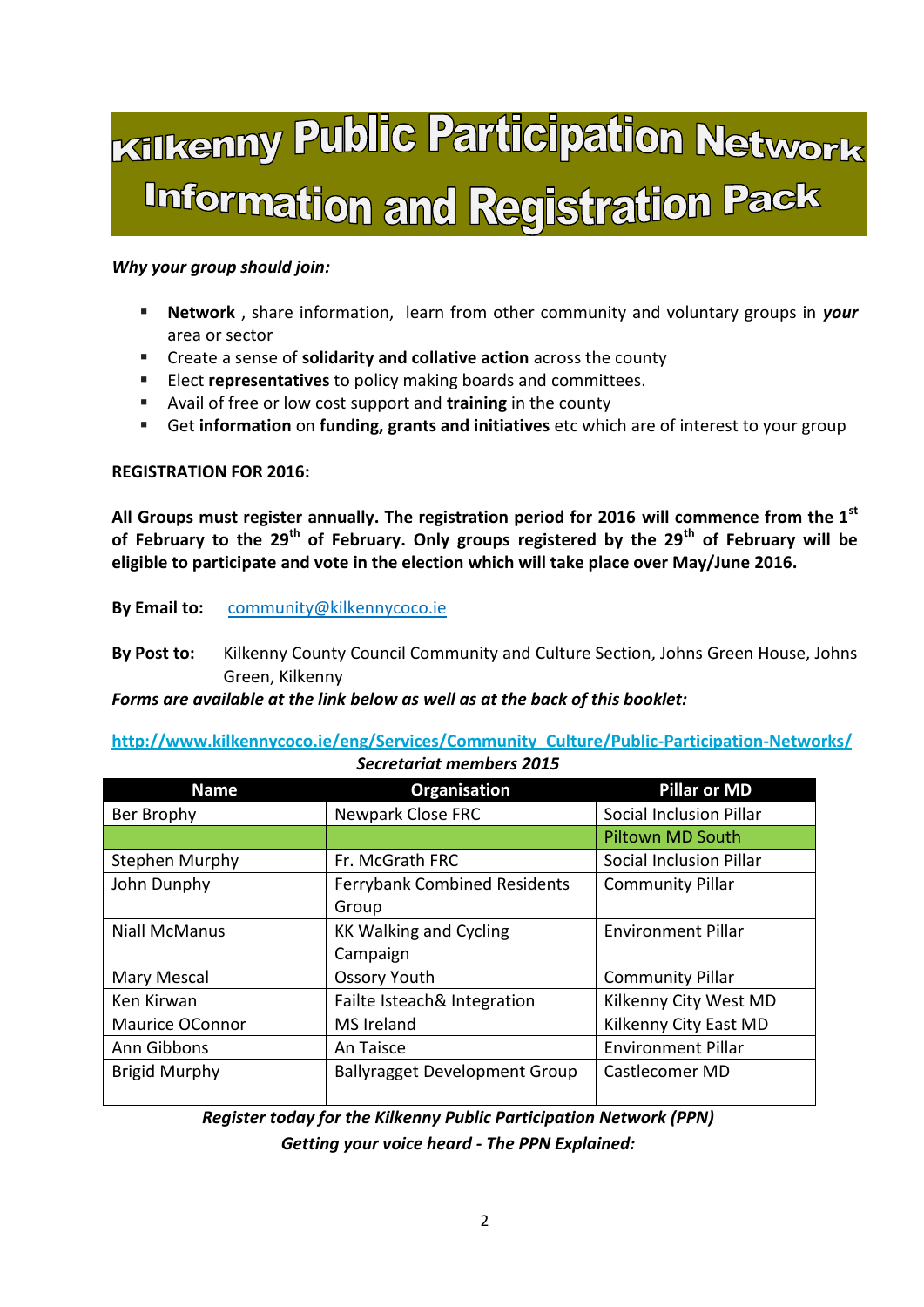The PPN is a new framework for *public engagement and participation* and is currently being established within the Kilkenny Local Authority area. The PPN will be the *main link* through which the local authority *connects* with the community, social inclusion and environmental sectors.

The aim of the structure is to *facilitate and enable* public organisations operating within the wider community to articulate and give voice to a *diverse* range of views, issues and interests within the local government system.

The PPN:

- Facilitates *the participation and representation* of communities in a fair, equitable and transparent manner through the environmental, social inclusion & community sectors on decision making bodies
- Strengthens the capacity of the environmental, social inclusion and community groupings to *contribute* positively to the community in which they reside/participate.
- Provides information relevant to the environmental, social inclusion & community sector and acts as a hub around which information is distributed and received.

## **Public Participation Network (PPN) Structure**

The Public Participation Network (PPN) will be organised:

- At County level with three pillars: *Environment, Social Inclusion, Community*
- At Municipal District level Municipal Districts form a new tier of local governance at subcounty level. Each county council is to comprise a number of municipal districts; Kilkenny has four MD's.

## **Each PPN will have:**

- A **County Plenary\*** at County level which deals with County level issues The plenary will bring together all the PPN groups to give feedback, highlight issues and present the results of their work.
- A **Municipal District Plenary\*** in each Municipal District (MD) which deals with issues at a municipal level.
- **Linkage Groups** will form to deal with specific issues and support nominees in their role; they will form part of the accountability and feedback mechanism for the community ( task groups)
- A **secretariat at County** level that acts a facilitation, administration and communication mechanism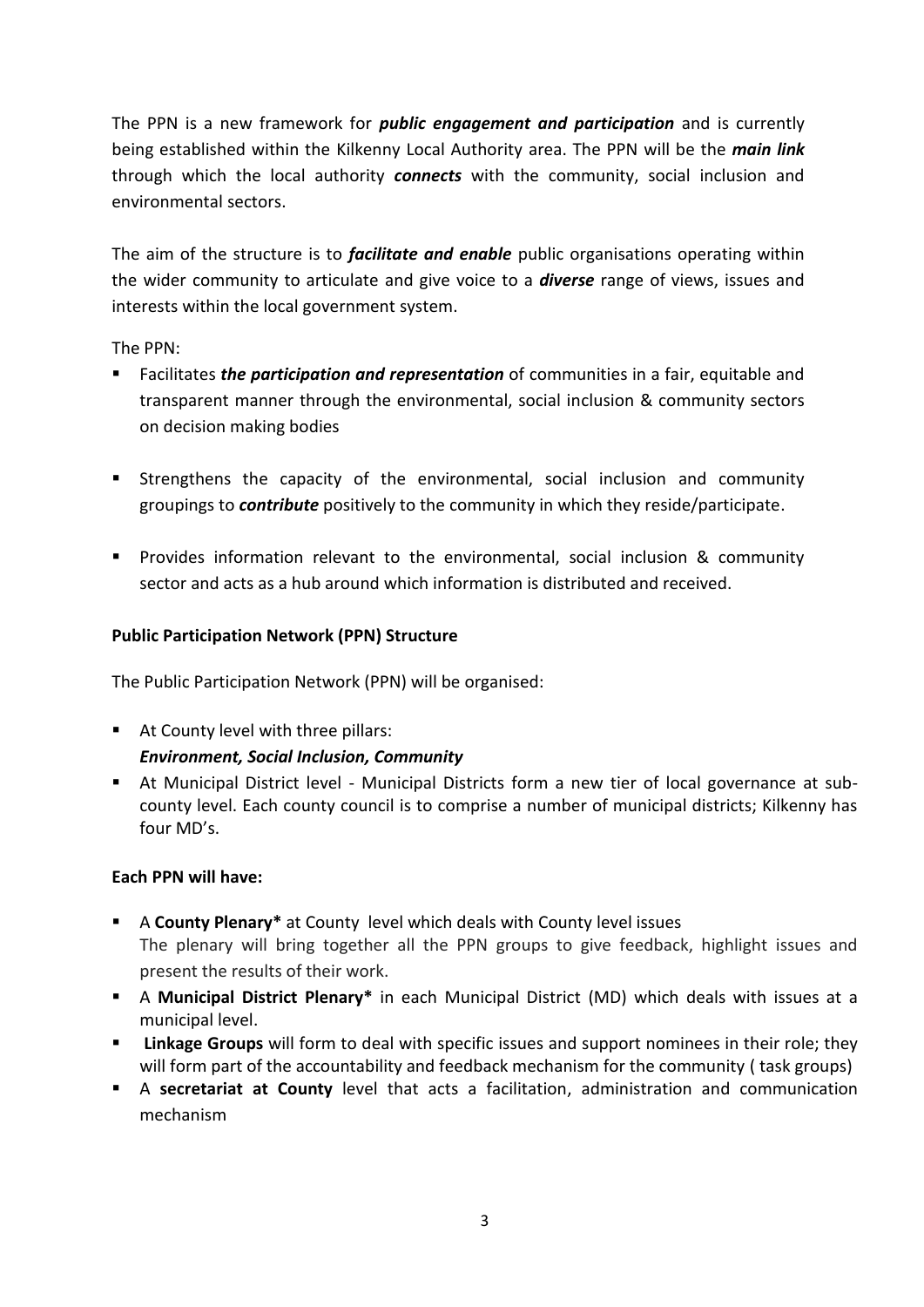**Each PPN will be resourced and supported through the Local Authority**- this will include the equivalent of a fulltime staff for the PPN, an office space and library of documents and training and travel budget for member groups and representatives.

*\* Note: The Plenary is the collective of all registered groups at a particular level i.e. County or Municipal District.*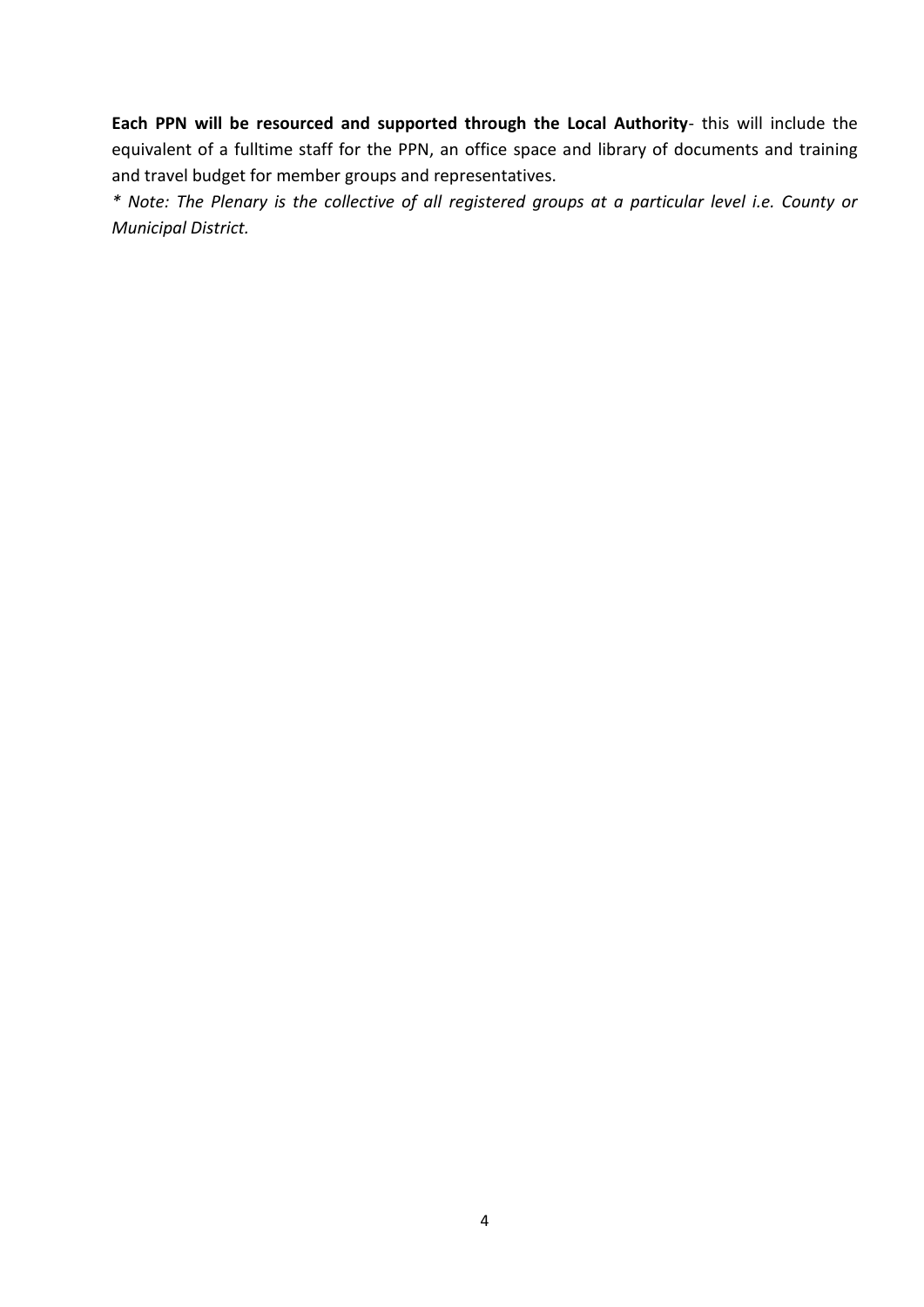

## **Public Participation Network structure**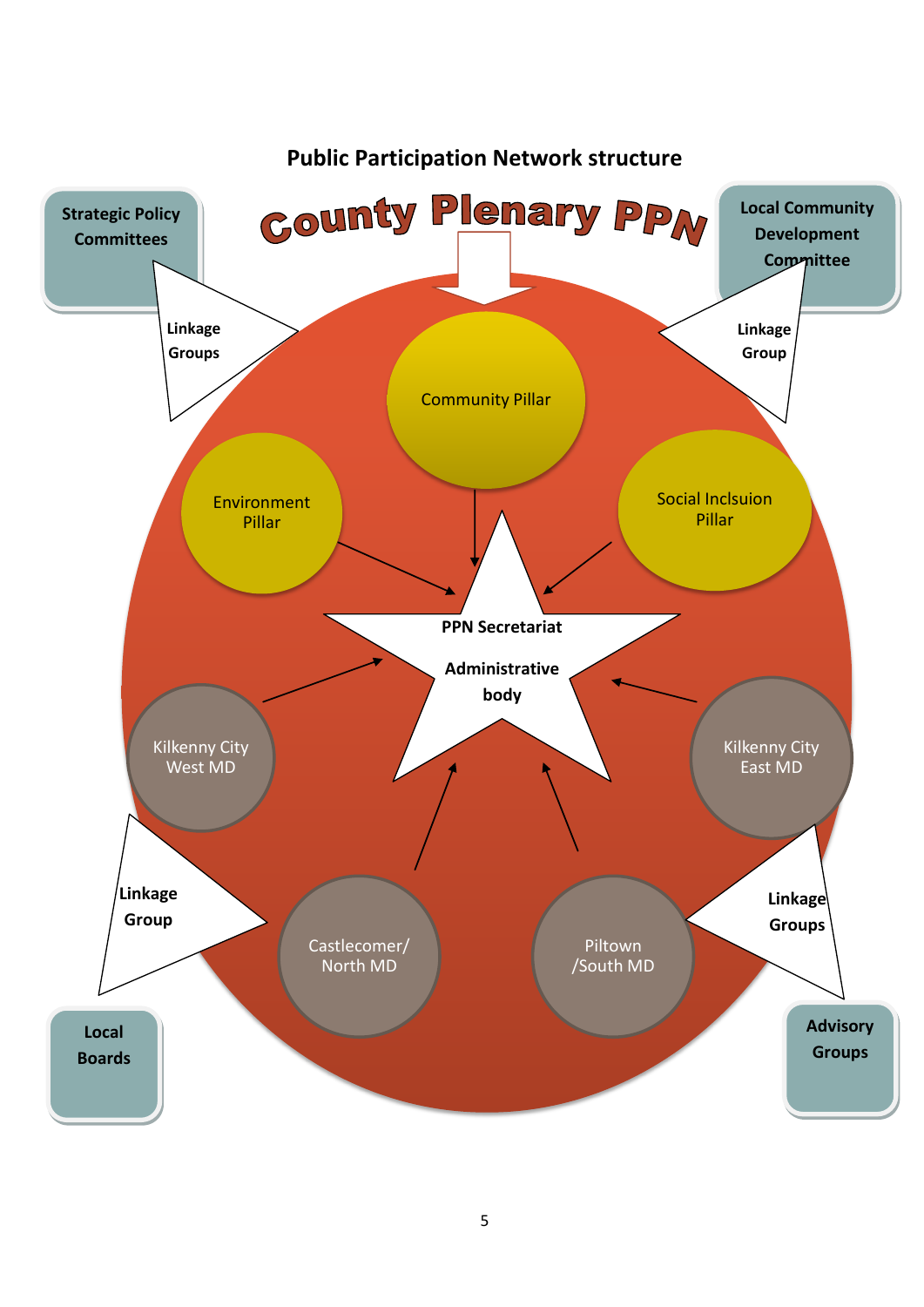## **Criteria for membership of the Kilkenny Public Participation Network (PPN)<sup>1</sup>**

- 1) Groups must be active in County Kilkenny, and have aims and objectives which are compatible with the principles of the PPN, and be not for profit.
- 2) Groups must be in existence at least six months prior to affiliation, and must have a minimum membership of five and be open to new membership.
- 3) Any groups who register can only register once. The contact person for a group cannot register for multiple groups.
- 4) All organisations registered for the PPN should have an agreed set of rules and a working structure that informs the appropriate workings and structures for that organisation, which may differ across organisations. In most cases, this will likely be a constitution; terms of reference, a bank or credit union account, etc.
- 5) Political parties will not be able to affiliate.
- 6) Public representatives (Councillors, TDs, Senators, MEPS etc), or those who have held such office within the past 12 months may not participate in the PPN. In addition, individuals who are declared as candidates for public representative office (Councillors, TDs, Senators, and MEPs etc) must step aside from all PPN roles for the duration of their declared candidacy.
- 7) Groups who have representational rights through the national pillars, local authorities, local development or other mechanisms may affiliate to and participate in the MD and county PPNs but should not participate in the election of representatives to Local Authority Committees.

## **Additional Criteria for Environmental Pillar:**

- The primary objectives and activities of the organisation must be Environmental (i.e. ecological) protection and / or environmental sustainability.
- Once off protest groups are not eligible

## **Groups dealing with the following are eligible:**

- **Permanent protection of wildlife**
- Species specific care protection/rehabilitation/reintroduction
- **•** Organic horticulture or education
- **Environmental education or protection**
- **Environmental sustainability**

**.** 

- Resource efficiency and recycling
- **Invasive alien species prevention/removal**

 $<sup>1</sup>$  Please see appendix 1 for examples of groups in each of the three pillars</sup>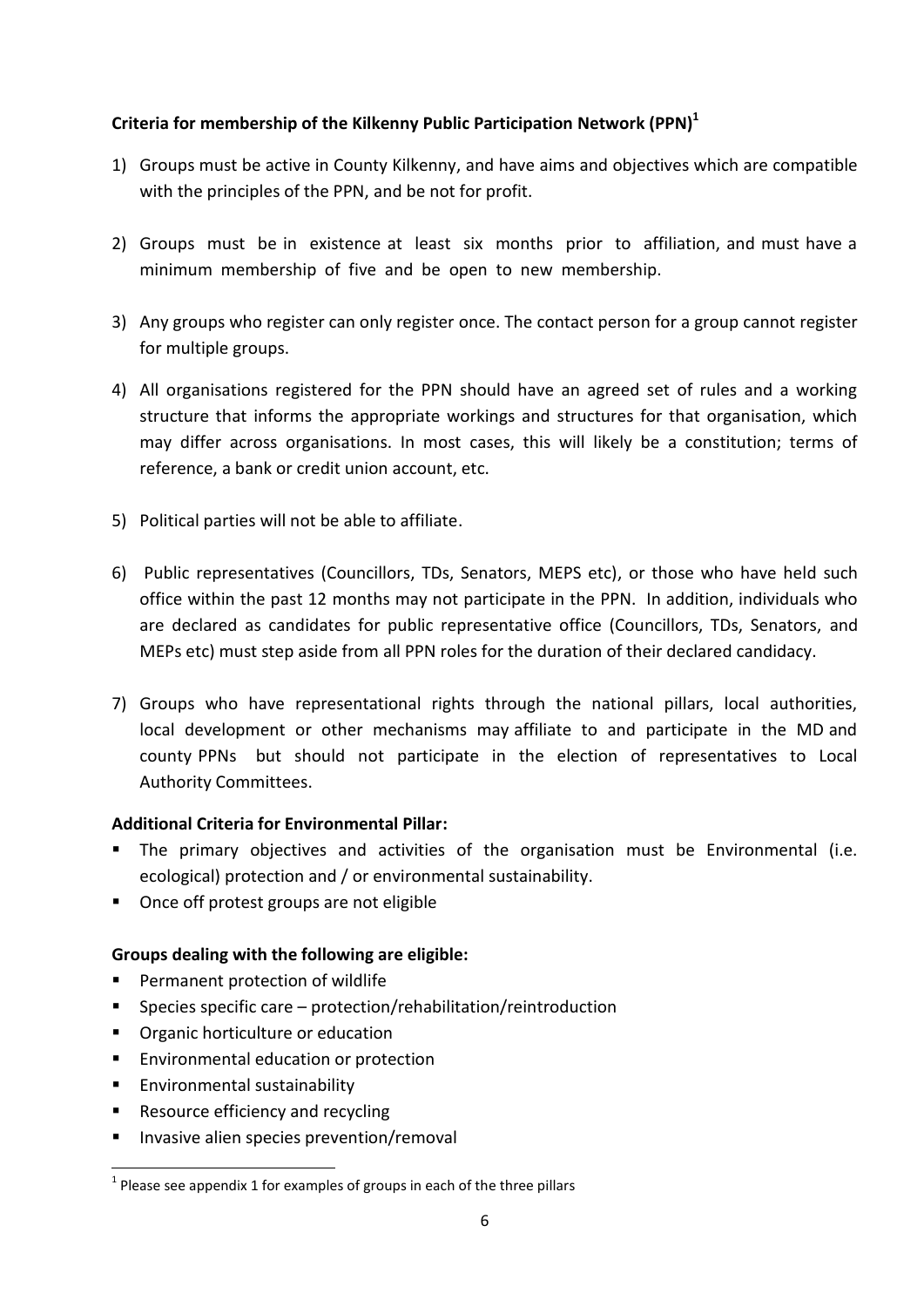## **Additional Criteria for Social Inclusion Pillar:**

*A working definition of a Social inclusion organisation is an organisation whose main activity centres on working to improve the life chances and opportunities of those who are marginalised in society, living in poverty or in unemployment using community development approaches to build sustainable communities, where the values of equality and inclusion are promoted and human rights are respected.* 

- **The primary objectives and activities must focus on poverty reduction, community** development, equality and social justice issues
- **The organisation must have activities in line with a social inclusion approach to community** building and have those who experience poverty and social exclusion on its management /organisational structure
- **•** Organisations who work to influence policy with regard to social inclusion are also eligible.
- Such organisations include those who focus their work on vulnerable groups in society who experience social exclusion such as:
	- **Dider people**
	- **People who are unemployed or experiencing poverty**
	- Children/Youth
	- **Ethnic minorities including Travellers**
	- **People with disabilities & their carers**
	- **People living in isolation**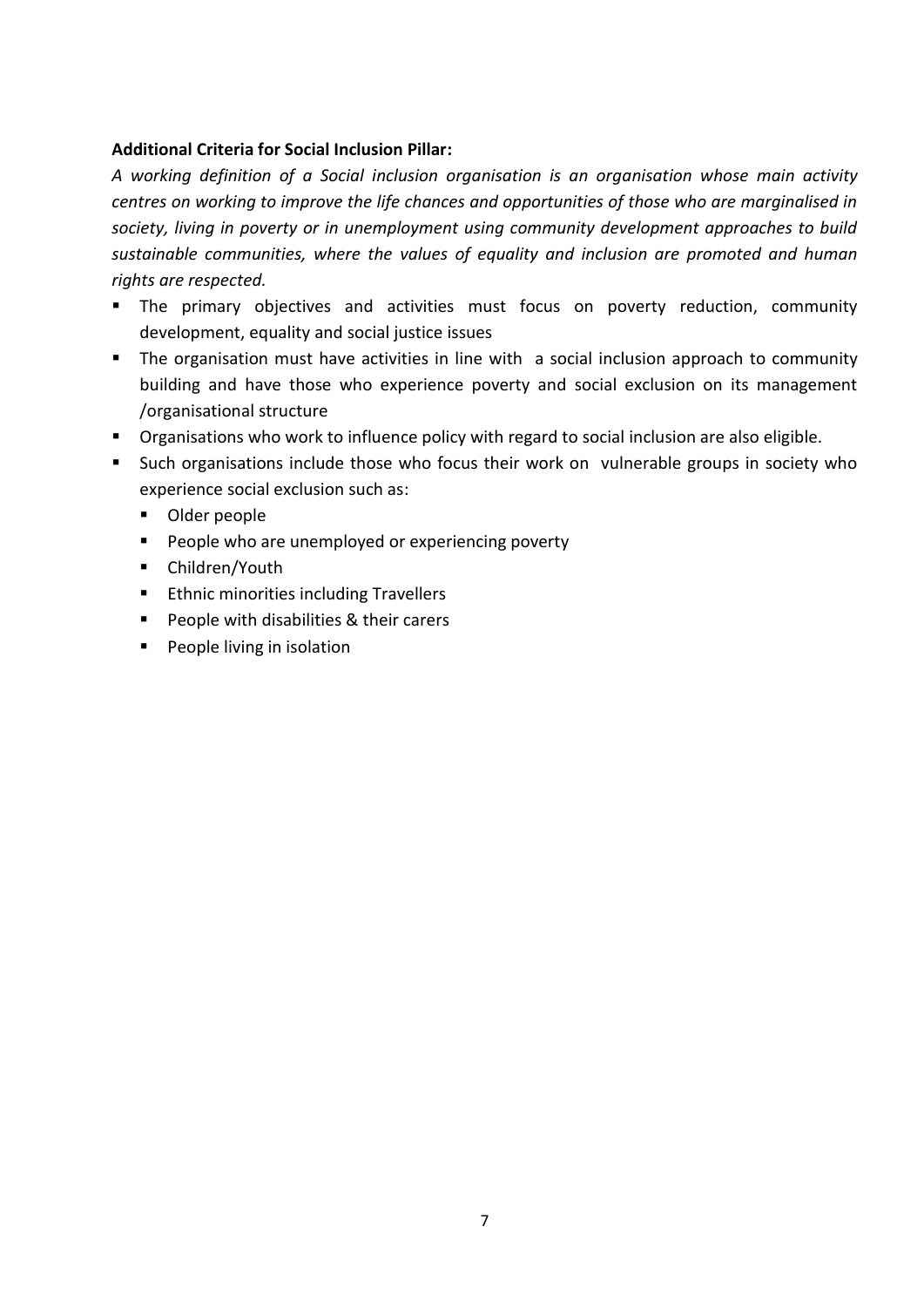## **Kilkenny Public Participation Network\* Membership Registration Form 2016**

| 1. Contact Details:                                                                  |                                                                                                 |
|--------------------------------------------------------------------------------------|-------------------------------------------------------------------------------------------------|
| <b>Name of Organisation/Group</b>                                                    |                                                                                                 |
| <b>Main Contact Person</b>                                                           |                                                                                                 |
| <b>Contact Address</b>                                                               |                                                                                                 |
|                                                                                      |                                                                                                 |
|                                                                                      |                                                                                                 |
|                                                                                      |                                                                                                 |
| 2. Details about type of membership                                                  |                                                                                                 |
|                                                                                      | PLEASE TICK ONE COUNTY PILLAR AND ONE MUNICIPAL DISTRICT PILLAR ONLY                            |
|                                                                                      | Community Pillar -focussed on local development, sports, social groups, residents groups etc    |
| Social Inclusion Pillar -focussed on people experiencing disadvantage and inequality |                                                                                                 |
|                                                                                      | L <b>Environment Pillar</b> -focussed on protecting the environment and sustainable development |
| <b>Municipal District</b>                                                            |                                                                                                 |
| East                                                                                 | West                                                                                            |
| North                                                                                | South                                                                                           |
| 3. Brief Profile of YOUR Organisation:                                               |                                                                                                 |

What is the Organisation's main aim?

\_\_\_\_\_\_\_\_\_\_\_\_\_\_\_\_\_\_\_\_\_\_\_\_\_\_\_\_\_\_\_\_\_\_\_\_\_\_\_\_\_\_\_\_\_\_\_\_\_\_\_\_\_\_\_\_\_\_\_\_\_\_\_\_